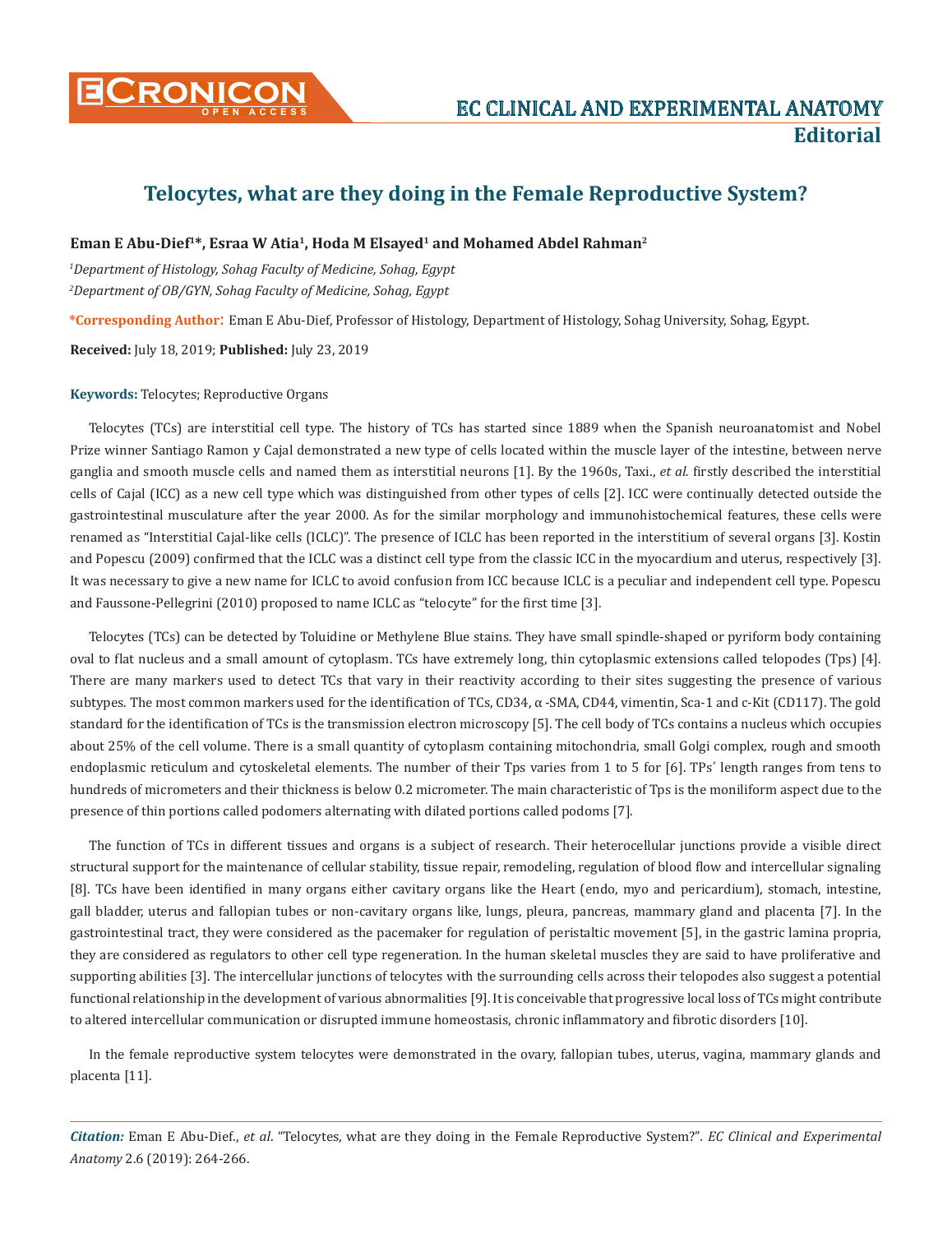Vagra and Urban (2016) demonstrated TCs within the smooth muscles of the vagina suggesting that they initiate the contractility of the vaginal smooth muscle cells [12].

In the fallopian tubes TCs form junctions with the smooth muscles, mast cells, plasma cells and nerves. It was stated that in salpingitis, tubal endometriosis and tubal pregnancy the number of TCs was reduced with altered morphology [13].

In the animal ovary, TCs were seen within the stroma and their number greatly decreased in ovulation failure suggesting that they may play a role in ovarian microenvironment regulation [14].

In the uterus TCs were demonstrated in the endometrium and myometrium. In the former they locate around the endometrial glands. In the myometrium TCs form a highly intermingled 3-D network with the smooth muscles. Their number varies according to the physiological state of the uterus. They are more numerous in the non-pregnant compared to the pregnant suggesting that they may prevent premature labor. Furthermore, in post-partum uterus, there are plentiful number of TCs suggesting their role in uterine involution [15-17]. Tcs form communications with other cells rather than smooth muscles like macrophages and may cause their activation with a rise in the interleukin level suggesting that they may play a role in abnormal implantation, abortion or endometriosis [18].

The presence of TCs in mammary glands was confirmed by previous studies. They are located within the stroma in the inter lobar and interlobular areas. They form junctions with the stromal cells like plasma cells, macrophages, fibroblasts and mast cells. Their function suggested to be immune regulation of the microenvironment [19]. *In vitro* study of Mou., *et al.* (2013) showed that TCs form junctions with breast cancer cells increasing their proliferation forming clusters of neoplastic cells [6].

Placental TCs were demonstrated in the stem, mature intermediate and terminal villi underlying the trophoblast cell layer and around the blood vessels. They form junctions with the stromal cells like; plasma and mast cells, myofibroblasts and Hofbauer cells suggesting their role in immune surveillance [20]. The presence of TCs forming multiple junctions with the smooth muscles around the blood vessels of the chorionic villi together with the fact that the placenta is a non -innervated organ suppose that they have a key role in regulating the fetal blood flow [21].

In conclusion, TCs are a connecting interstitial cells present in many tissues and organs. They characteristically have long slender multiple processes that form junctions with most of the surrounding cells suggesting their role in immune surveillance, maintenance of cellular stability, tissue repair, remodeling, regulation of blood flow and intercellular signaling. Electron microscopy is the gold standard for TC detection and could be detected by many antibodies immune histochemically. In female reproductive system, TCs have been detected in the ovary, tubes, uterus, vagina, mammary glands and placenta. It is stated that TCs have a role in follicular maturation, ectopic pregnancy, premature labor and pre-eclampsia. Further researches needed to clarify the exact mechanism that TC act in pathogenesis of various abnormalities in female reproductive system that help in development of curative strategies.

## **Bibliography**

- 1. Yang P., *et al*[. "Ultrastructural identification of different subtypes of interstitial cells of Cajal in the chicken ileum".](https://pdfs.semanticscholar.org/3ed8/1997f55aa73d023d653687eecf2d76c02aa6.pdf) *Poultry Science* 91.8 [\(2012\): 1936-1940.](https://pdfs.semanticscholar.org/3ed8/1997f55aa73d023d653687eecf2d76c02aa6.pdf)
- 2. [Sanders KM. "Interstitial cells in smooth muscles Review Series".](https://www.ncbi.nlm.nih.gov/pmc/articles/PMC3828838/) *Journal of Cellular and Molecular Medicine* 14.6 (2010): 1197-1198.
- 3. [Popescu LM and MS Faussone-Pellegrini. "TELOCYTES a case of serendipity: the winding way from Interstitial Cells of Cajal \(ICC\),](https://www.ncbi.nlm.nih.gov/pubmed/20367664)  [via Interstitial Cajal-Like Cells \(ICLC\) to TELOCYTES".](https://www.ncbi.nlm.nih.gov/pubmed/20367664) *Journal of Cellular and Molecular Medicine* 14.4 (2010): 729-740.
- 4. Zhang H., *et al*[. "Telocytes in gastric lamina propria of the Chinese giant salamander, Andrias davidianus".](https://www.nature.com/articles/srep33554) *Scientific Reports* 6 (2016): [33554.](https://www.nature.com/articles/srep33554)

*Citation:* Eman E Abu-Dief., *et al*. "Telocytes, what are they doing in the Female Reproductive System?"*. EC Clinical and Experimental Anatomy* 2.6 (2019): 264-266.

265